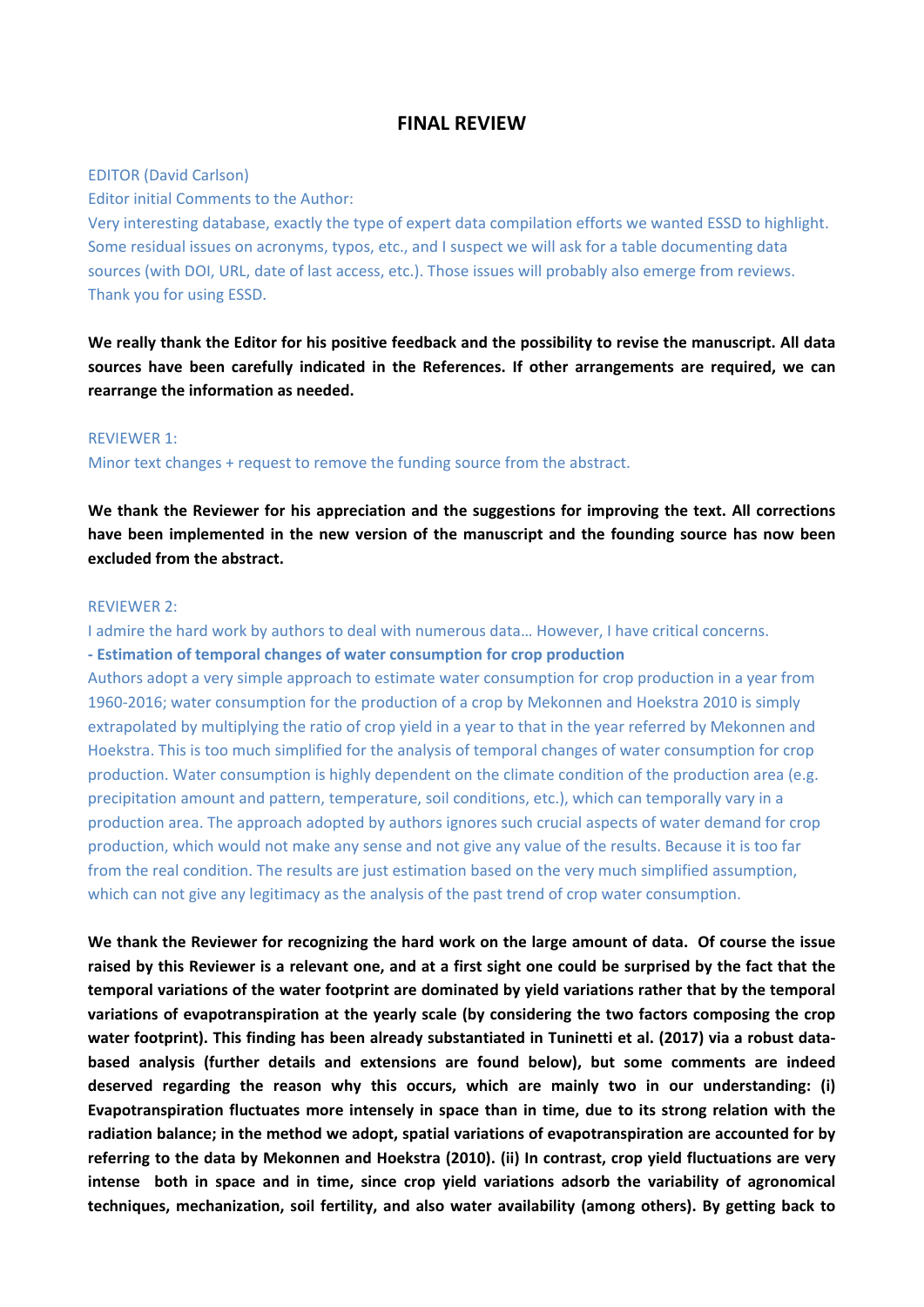**the comment "Water consumption is highly dependent on the climate condition of the production area (e.g. precipitation amount and pattern, temperature, soil conditions, etc.), which can temporally vary in a production area. The approach adopted by authors ignores such crucial aspects of water demand for crop.", we can reassure this Reviewer that indeed our approach does not ignore such crucial aspects. We are sorry for not having clearly outlined these points in the previous version of the manuscript: the text will be amended to better explain our approach. Some additional details on this issue are reported below.** 

**The method used to estimate the temporal evolution of the unit water footprint, or Fast-Track method, is a simplified method introduced in a peer reviewed publication (Tuninetti et al., 2017). There, the Fast-Track method has been verified by comparing the unit water footprint obtained with the simplified approach with estimates obtained by applying a complete water footprint estimation model based on a daily soil water balance fed by year-specific hydro-climatic variables. Despite year to year variations, errors associated to the Fast-Track method, i.e. to the hypothesis of keeping a constant evapotranspiration and let only agricultural yield change, are within a 10% range. This error is comparable to the one affecting estimates based on different models and is therefore negligible in practical terms. We refer to the original paper (Tuninetti et al., 2017) for details and specifications.**

**The Tuninetti's paper has been the basis for the database presented in this manuscript; it underwent a full peer review process and it is now well regarded in the relevant literature, with none of the citing papers highlighting problems with the method.** 

**For the Reviewer's reference, we are able to include here some additional material about the Fast Track method, further reinforcing our point. We attach below a validation for some additional crops, considering years 1961, 1971, 1981 and all years in the range 1991-2004. The choice of additional crops aims at covering a large fraction of food production worldwide and at diversifying the crops' characteristics (growing seasons, sensibility to water stress and fraction of irrigated production). The differences in unit WF are comparable to the results in Tuninetti et al (2017) and although the variability (error) may occasionally be larger than 10%, the results further confirm the great performance of the Fast Track approach on a wide range of crops.**

**In addition to the above considerations, another point should be mentioned. We agree with the Reviewer that water consumption of crops (evapotranspiration) is dependent on hydro-climatic conditions (precipitation, temperature, …). However the unit water footprint is less sensitive to them, because it is defined as the ratio between evapotranspiration and agricultural yield, both reacting to hydro-climatic fluctuations with equal signs (see, e.g., Doorenbos et al, 1979). Furthermore, it should be noticed that the sum of green and blue water volumes (the "consumptive" water footprint) is considered in the present database. While the separate contributions of green and blue water may be more affected by year-specific hydro-climatic conditions, the sum of the two terms is less sensitive to these conditions,**  further reducing the overall error associated to the simplified estimation of  $\mu WF$  with the Fast Track **method.**

**As mentioned, the strengths and weaknesses in the approach used to derive the database have now been stated more clearly in Section 3.1 and in the Conclusions. Also, we have added a cautionary note in the Conclusions to use single-year data with care and to put them in a temporal perspective or multi-year average, in order to avoid misinterpretations of year-specific results.**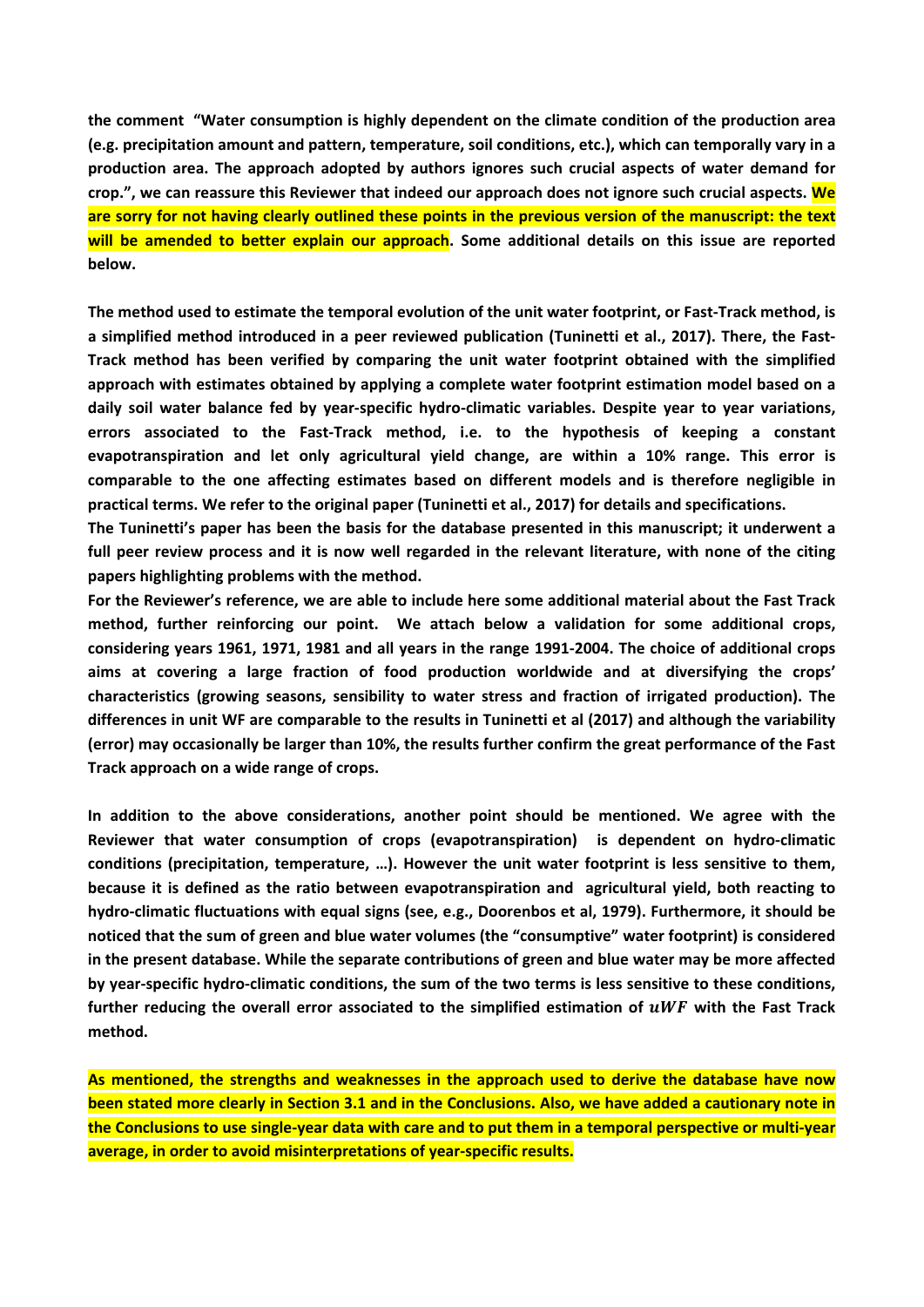

**Figure.** Country-scale comparison of the annual unit WF estimates obtained by the Fast Track approach, CWF(Y), with the values from the detailed methodology accounting for both yield and ET variations, CWF(Y,ET).

# **- The value of temporal analysis of water consumption of a crop**

The analysis of the temporal trend of water consumption for crop production is interesting at some point, but there is no clear implication for the users of this data. If we know the past trend of crop water consumption, who can use these data, and what purpose can they have for better water management? Authors simply state that such temporal analysis of crop water consumption has not yet done anywhere, however why we need to know such a temporal trend and how can we use such information to improve our water management? Authors mention the temporal trend of crop water consumption in the results section, but no deep interpretation and implication is given. The only one clear message is crop water consumption per unit production is mostly improved globally, but this is obvious because agricultural technology improves from the past, which can be imagined without this sort of analysis. This concern is strongly related to the first point I raise.

**A large body of literature based on the WaterStat database uses values averaged over a decade centered on year 2000. The time-varying database that we are proposing enables quantitative analyses in different periods, and in particular it enables analyses about more recent years, with updated unit water footprint values. The water footprint and virtual water trade literature includes many contributions that address a temporal evolution without including the time-varying unit WF: these studies can be updated and discussed in view of the new data and additional knowledge that is becoming available to the scientific community.**